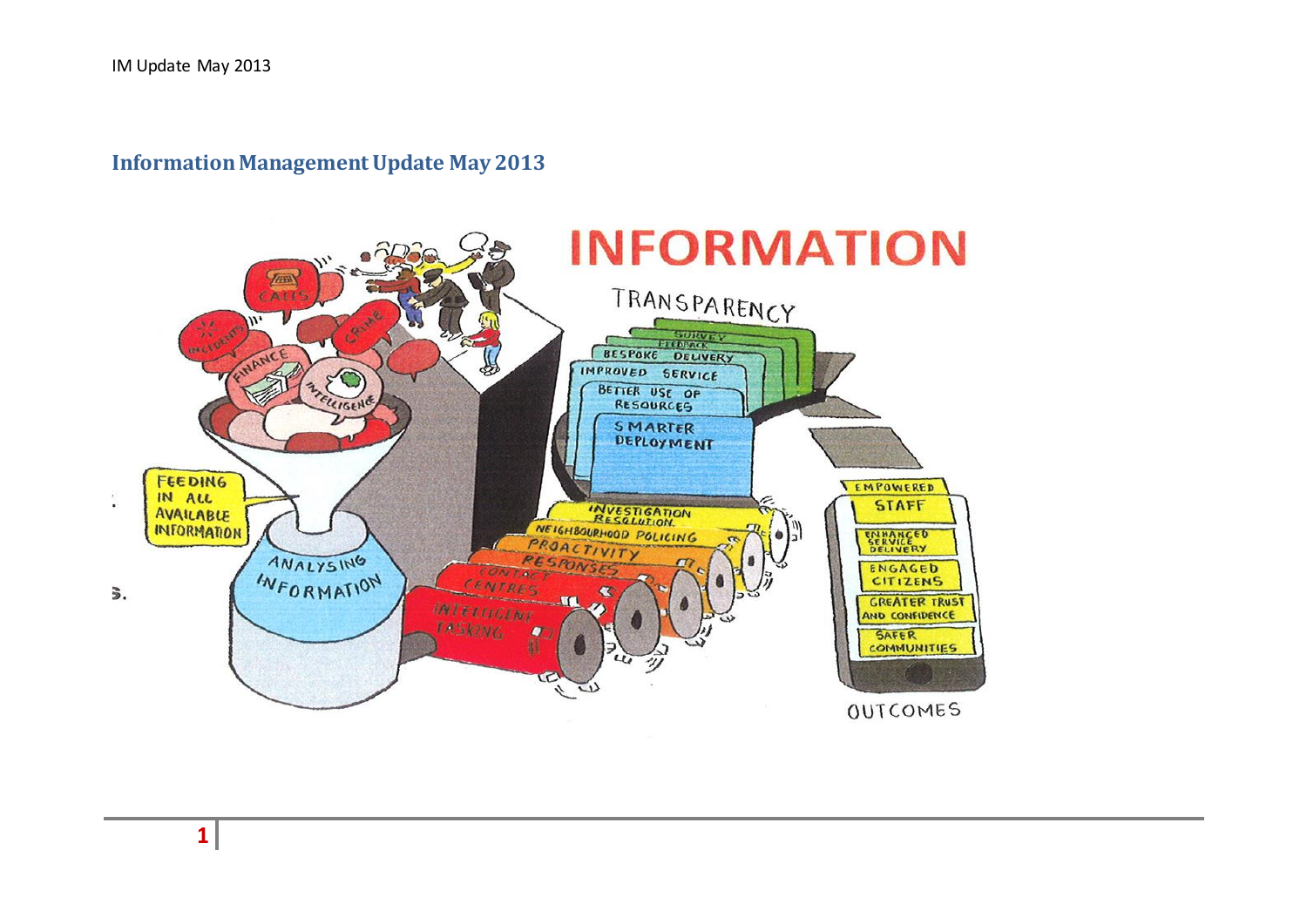## **Overview**

It is often quoted that information is the life blood of policing; its proper use underpins all that we do, allowing safe, effective and successful, intelligence led investigations, court cases, witness care programmes and offender management as well as supporting more strategic operations and as such plays a vital role in delivering the force's vision –serving our communities, protecting them from harm.

The department is part of the Information Services directorate, led by CIO Chris Price. The Head of Information Management is Kate Jeffries. Information Management is split across six main areas and this report provides an update on each. The IM department as a whole is working closely with the New Ways of Working team to implement electronic storage utilising SharePoint. This will support the move into Lloyd House and overarching estates strategy by drastically reducing the volume of paper records that need to be stored.

**Geo-spatial –** over 2012\13 this small specialist team has worked with the Olympic planning team and contributed to a safe torch route across WM and the rest of the region. 2013\14 will see the team leading on design and implementation of a modern corporate geo-spatial solution, moving away from individual geo-spatial databases for each separate system. This will bring a step change in the force's ability to utilise the valuable data it holds as well as data available from external sources such as local councils' and Census data.

**Compliance & Disclosure –** Over 2012\13 the CRB unit (now called DBS) has continued to deliver enhanced CRB checks to quality, time and budget. 2013\14 will see the move to portable certificates which will bring many changes. West Midlands chair the regional forum and so lead the way in challenging and implementing changes.

Several factors including an increase in the complexity of FOI\DP requests has led to a growing backlog of requests. WMP asked the ACPO central referral unit to audit our processes and 2013\14 will see some changes in processes which should improve the situation. The force is currently at risk of investigation by the Information Commissioner's Office. There have been some incidents of potential DP breaches that are being investigated. There is no suggestion of an inherent issue with behaviour in this area – the incidents appear to be one off mistakes. Over 2013\14 the team will further engage with L&D who are supporting IM in raising awareness in this area as well as general security issues and are developing some bespoke eLearning packages.

HMG's transparency agenda will inform much of the work completed by this section and an objective for 13\14 is to embed a culture of openness within the force (balanced with appropriate security protection)

**PNC –** The PNC Bureau is a centralised function, created two years ago to improve both the force's quality of data and speed with which we share relevant information with courts\other agencies. The year has seen a reduction in numbers post PBB and an improvement in the percentage of cases resulted on PNC in the necessary timeframes. A new function –printing to email –has been successfully implemented; improving security and reducing paper usage. An electronic audit capability has been introduced giving local supervision the tools to appropriately monitor their